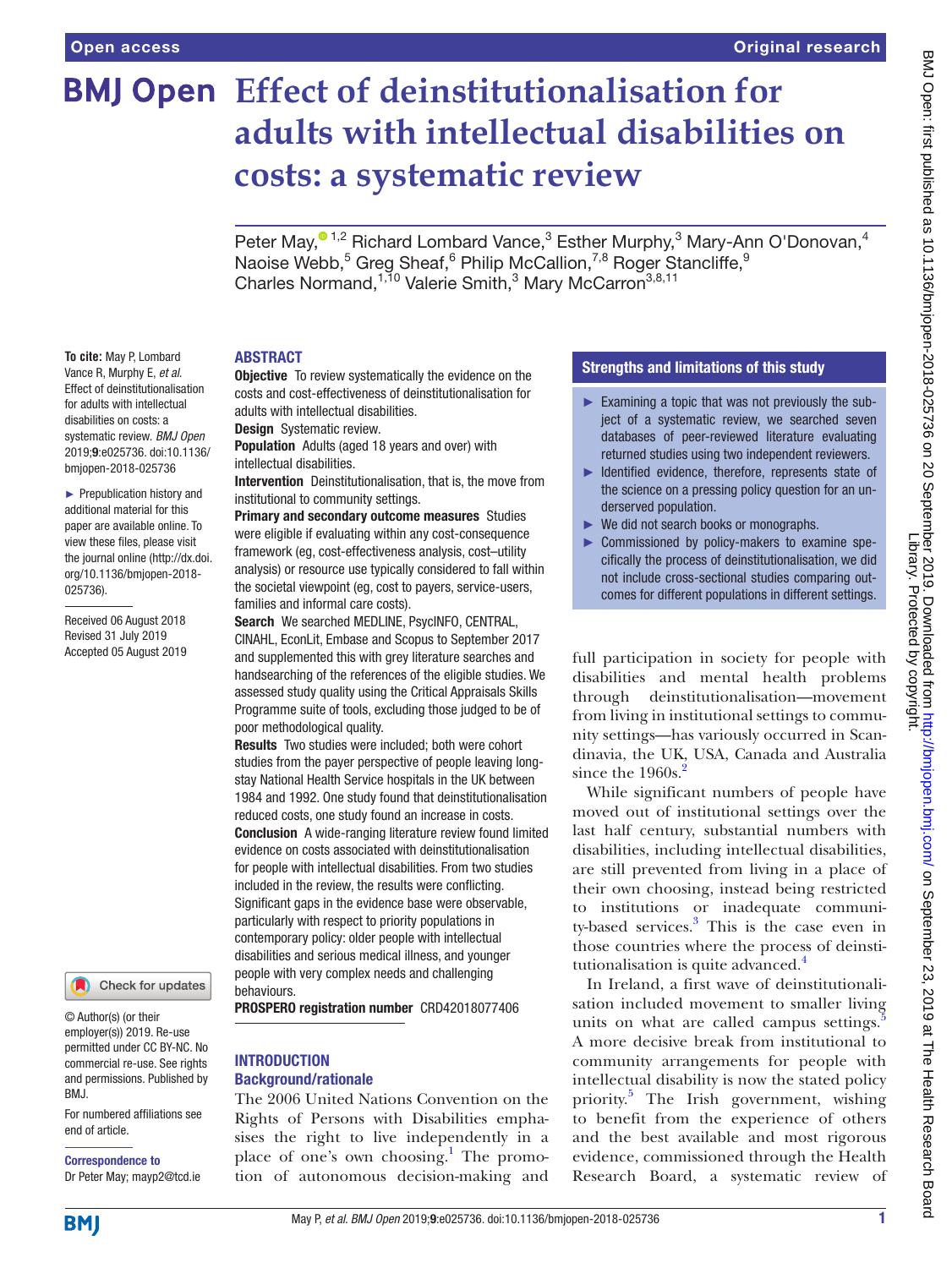the evidence on the effect of deinstitutionalisation on economic outcomes and on quality of life (QoL) for people with intellectual disabilities. Their interest was specifically in analysis of those moving residence, rather than in cross-sectional analysis of different people living in the different settings. In this paper, we report the search strategy for the whole systematic review, and the results for the economics studies. QoL results have been published previously.<sup>[6](#page-8-5)</sup>

Economic evaluations comparing the costs and outcomes of different options may inform decisions on which of the available choices represents the best use of the resources available.<sup>[7](#page-8-6)</sup> The accurate estimation of resource use in providing services can inform budgeting, workforce planning and organisation of services in the short and long term when groups of interest, in this case people with intellectual disabilities, are growing in number and complexity of need, and account dispropor-tionately for overall expenditures.<sup>[8](#page-8-7)</sup>

The population of people with intellectual disabilities is changing in important ways that must be accounted for in planning and provision of services.<sup>[9](#page-8-8)</sup> Life expectancy for children born with high levels of disability has increased markedly, meaning that supports must be provided to a growing number of people with very high needs, and increased life expectancy among the population of people with intellectual disabilities means rising prevalence of old age, multimorbidity and dementia.<sup>9-12</sup> Taken together, these trends mean that, in the 21st century, societies worldwide face never-before-seen populations of people with intellectual disabilities and high support needs, and a limited evidence base on which to base funding decisions and budget projections. An historic reliance on informal care from unpaid family and friends may not be sustainable as age and mobility burdens increase among the carers themselves.<sup>[13](#page-8-9)</sup>

#### **Objectives**

To review systematically the evidence on the costs and cost-effectiveness of deinstitutionalisation for adults with intellectual disabilities.

#### **METHODS**

#### Eligibility criteria

We used the participants, interventions, comparators, outcomes and study types)/participants, exposure, outcomes and study types) frameworks to define review eligibility as follows:

## Types of participants

Adults (aged 18 years and over) with intellectual disabilities. No predetermined operational definition of intellectual disability was used; we followed author definition in the first instance and planned to resolve ambiguities through discussion and author contact if necessary.

# Types of intervention/exposure/comparators

The intervention of interest in this review was deinstitutionalisation, that is, the move from institutional to community settings. We chose not define these ex ante, for example, according to the number of residents per unit, since no widely accepted cut-offs exist and any such cut-offs risked arbitrarily excluding studies of relevance. Moreover, deinstitutionalisation has occurred at different speeds in different countries over the last half century, in some cases incorporating phases of reinstitutionalisation (the residential move back from the community to an institution) and transinstitutionalisation (a residential move between institutions).<sup>14</sup>

We, therefore, defined our intervention/exposure variable broadly so as to avoid arbitrary exclusion of relevant studies, and we assessed the characteristics of settings on a study-by-study basis on the information provided.

#### Types of outcomes

Our prespecified primary outcome of interest was economic effects. For purposes of the review, economic effects were defined broadly as any cost-consequence framework (eg, cost-effectiveness analysis, cost–utility analysis) or resource use quantified as costs. We did not require that resource use which reflects the literal cost of provision for the study to be included, but also considered eligibility based on other approaches to calculating expenditures, such as insurance programme charges, frequency utilisation combined with unit cost data. We considered eligible any perspective typically considered to fall within the societal viewpoint (eg, cost to payers, service-users, families and informal care costs).

## Types of studies/reports

Prospective/retrospective before and after studies, randomised trials, qualitative/descriptive and exploratory studies that reported on economic evaluations were eligible for inclusion. To be consistent with the desire to understand the likelihood of increases in QoL and in cost consequences over time, we excluded studies that did not evaluate economic effects following a move, and cross-sectional studies comparing community-living and institutional arrangements for two different groups at a single point in time.

# Search strategy

#### Database search

Our search methodology encompassed both published and grey (eg, policy reports, national/international guideline documents, etc) literature using multiple sources. We restricted inclusion of studies to English language publications, but noted potentially eligible non-English language papers to determine whether this might present as a possible source of language bias.

Electronic databases were searched from their date of inception to September 2017. Using search terms and Medical Subject Headings, developed by an information specialist (GS) following 'scoping' and pilot searches,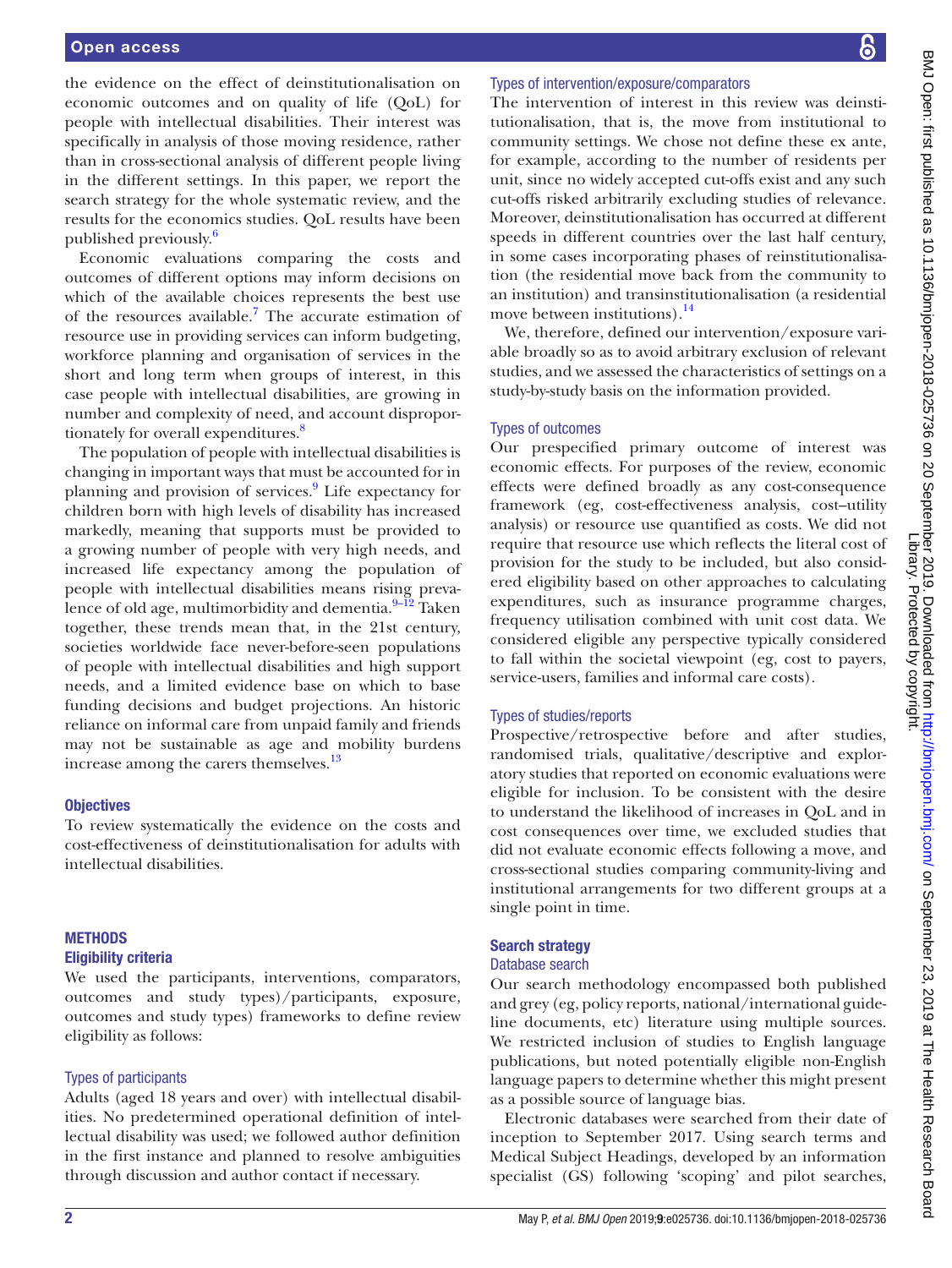and confirmed with the review team, the databases of MEDLINE, PsycINFO, CENTRAL, CINAHL, EconLit, Embase and Scopus were searched (see [online supple](https://dx.doi.org/10.1136/bmjopen-2018-025736)[mentary appendix 1](https://dx.doi.org/10.1136/bmjopen-2018-025736) for full details).

# Other sources

Grey literature searching focused on non-academic publications, readily available online. Documents of interest included government, statutory organisation, non-statutory organisation (eg, national disability organisations and university-based centres of disability studies), guideline or policy documents or reports of clinical audit with available primary or secondary analytical data (see [online](https://dx.doi.org/10.1136/bmjopen-2018-025736) [supplementary appendix 1](https://dx.doi.org/10.1136/bmjopen-2018-025736) for details).

# Study selection and quality assessment

# Screening citations

Titles and abstracts of retrieved citations were assessed independently by two reviewers (RLV and EM); full-text papers forwarded from title and abstract screening were assessed independently by two reviewers (RLV and PM). Any differences of opinion on inclusion/exclusion at both stages were resolved between the reviewers based on discussion and consensus. A review manager software package, COVIDENCE [\(https://www.covidence.org/\)](https://www.covidence.org/) supported screening and selecting relevant studies.

# Assessment of methodological quality/risk of bias

The methodological quality of each included studies was assessed using the Critical Appraisal Skills Programme (CASP, [http://www.casp-uk.net/casp-tools-checklists\)](http://www.casp-uk.net/casp-tools-checklists) standardised assessment tool appropriate to the included study's design, that is, CASP Case Control Checklist, CASP Economic Evaluation Checklist or CASP Qualitative Checklist. All CASP checklists cover the three main areas of validity, results and clinical relevance. The CASP tool offers a set of 10 questions to which the reviewer assigns yes, no or can't tell judgements [\(online supplementary](https://dx.doi.org/10.1136/bmjopen-2018-025736) [appendix 1](https://dx.doi.org/10.1136/bmjopen-2018-025736)). Those studies that receive all (or mostly) yes assessments were judged to be of high quality (low risk of bias) and similarly, those receiving majority 'no' or 'can't tell' assessments were considered of moderate or low quality. In a list with 11 categories, six 'yes' verdicts were, therefore, sufficient for inclusion.

One reviewer (PM) assessed the studies' methodological quality and a second reviewer (CN) performed a rapid assessment to confirm judgements on quality. Conflicts were resolved through discussion and consensus. To limit bias and/or overestimates of effects that may arise from poorly designed, conducted and reported studies, studies were determined to meet a minimum of moderate to high quality of rigour to be included in the review (see [online supplementary appendix 1\)](https://dx.doi.org/10.1136/bmjopen-2018-025736).

# Data analyses

# Data extraction

Predesigned and piloted data extraction forms captured year of study, study setting, type of study design, descriptions of the population/participants, interventions and

comparator, ethical issues (eg, consent), cost outcome data (results) and authors' conclusions. One reviewer (PM) extracted the data from the included papers, and a second reviewer (CN) performed a rapid assessment to confirm accuracy and comprehensiveness of the extracted data. As before, any differences were resolved by the discussion and consensus.

# Data syntheses

## *Summary measures*

The principal summary measure was the mean estimated effect of move in residential setting on costs or cost-effectiveness (from whatever perspective the study specified). Mean estimated effects on subcategories of costs, as well as drivers of costs, were the secondary measures of interest.

# *Analytical measures*

A priori, our aim was to perform a meta-analysis of individual studies' data so as to achieve an overall (higher level) effect estimate of cost outcomes following a move from an institutional setting to a different/community-based setting. Statistical pooling of data across studies proved neither feasible nor appropriate due to inadequate information on postdischarge residences and associated costs. We, therefore, present a narrative synthesis of the data using descriptive statistics and thematic analyses.

# Patient and public involvement

There was no involvement of any person with an intellectual disability or the wider public in this systematic review. A representative from the National Disability Authority of Ireland,<sup>15</sup> an independent state body providing expert advice on disability policy and practice to the government and the public sector, participated in the design of the systematic search strategy to maximise relevance to current policy and practice.

# **RESULTS** Search and selection results Database search

The database search, which was a combined search of studies reporting on both cost and QoL, returned 25853 citations for consideration against the review's eligibility criteria of which 6568 were duplicate citations across databases, and were excluded. A further 19000 citations were excluded during title and abstract screening as they clearly did not meet the review's prespecified eligibility criteria ([figure](#page-3-0) 1). This left 285 papers for full-text review; of these a further 217 were excluded and 32 were unobtainable. Reasons for exclusion were: no examination of a change in residential setting (127 articles), no cost or author-defined QoL data (46), opinion or commentaries and reviews (18), not in English language (12), not an adult population with intellectual disability (8) and miscellaneous (6).

Of the remaining 36 included studies, 21 of these were subsequently excluded based on methodological quality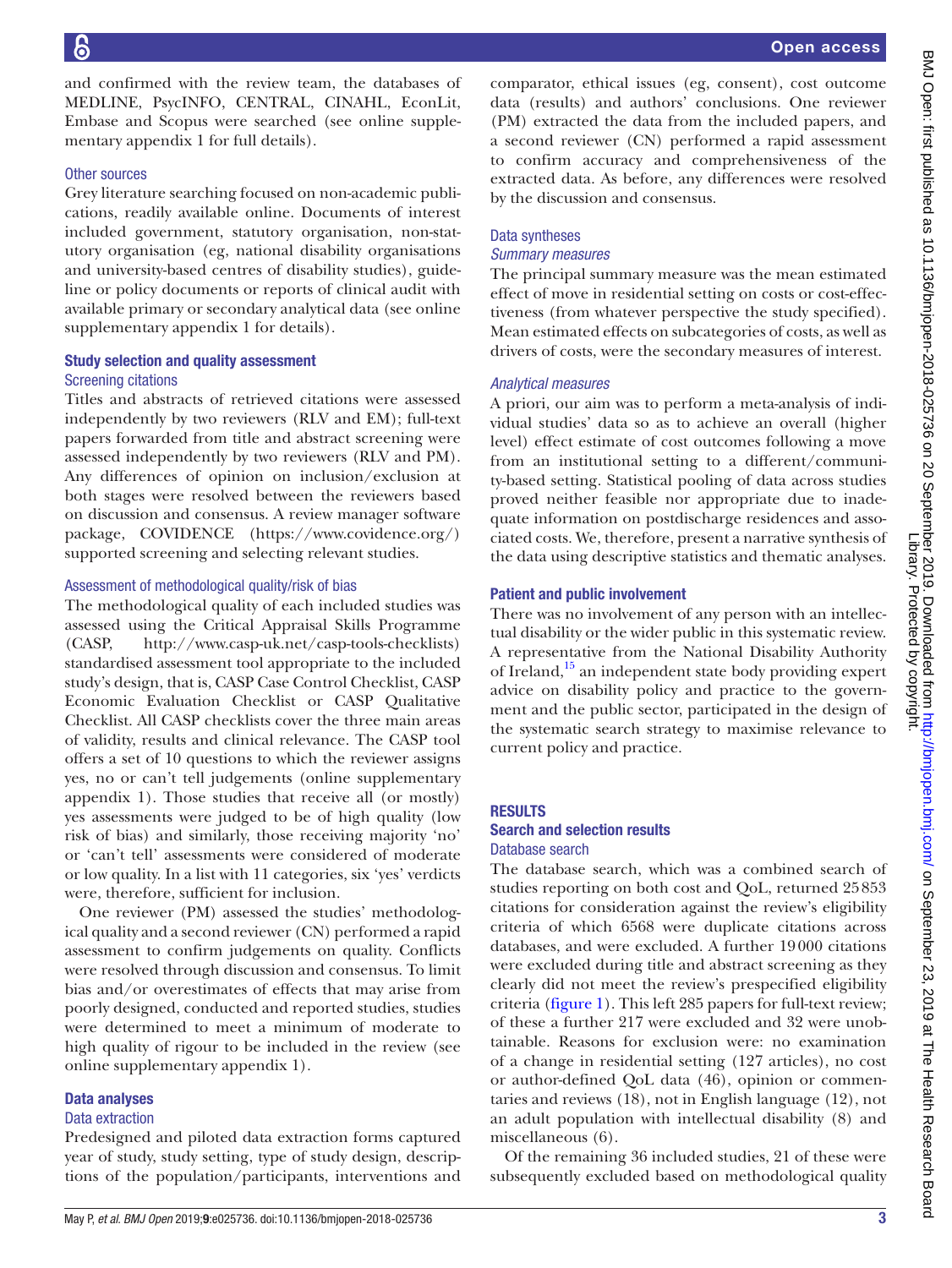

<span id="page-3-0"></span>Figure 1 PRISMA for economics search. PRISMA, Preferred Reporting Items for Systematic Reviews and Meta-Analyses; QoL, quality of life. \*For details of unobtainable papers and those excluded at quality assessment, see [online](https://dx.doi.org/10.1136/bmjopen-2018-025736)  [supplementary.](https://dx.doi.org/10.1136/bmjopen-2018-025736)

assessments using the CASP tool. Reasons for exclusion at this stage were failure to establish consent of study participants, and insufficient and negligible data on participants and/or outcomes (see [online supplementary appendix](https://dx.doi.org/10.1136/bmjopen-2018-025736) [1\)](https://dx.doi.org/10.1136/bmjopen-2018-025736). Of the 15 studies remaining, 13 addressed QoL outcomes only (reported separately<sup>16</sup>) and 2 reported on costs. No study was eligible for both the QoL review and this economics review. We reviewed references of

two included studies and did not identify further eligible studies for inclusion.

## Grey literature search

The grey literature search resulted in retrieval of 74 reports, of which 30 appeared relevant to deinstitutionalisation from a cost and/or QoL perspective, but on further review, only six provided premove and postmove measures. Following a quality assessment of these six reports, none met the minimum standards, and all six were excluded from the review (see [online supplemen](https://dx.doi.org/10.1136/bmjopen-2018-025736)[tary appendix 1](https://dx.doi.org/10.1136/bmjopen-2018-025736) for details).

## Main results

## Description of included studies

Two studies evaluated the impact on economic outcomes for people with intellectual disabilities who experienced a move in residential setting. Both studies follow a single cohort of people moving from long-stay hospitals in the UK National Health Service (NHS) and are summarised in [table](#page-4-0) 1. Beecham *et al* examine costs at 12 months for adults moving from what were then called 'learning disabilities' and psychiatric hospitals in Northern Ireland between 1990 and 1992;<sup>17</sup> Hallam *et al* examine longitudinally costs after 1, 5 and 12 years for adults moving from 12 different sites in England between 1984 and 1987.<sup>18</sup>

Both studies had a majority of 'yes' responses using the CASP assessment tool ([table](#page-5-0) 2). Risk of bias within studies is considered low: each follows a single cohort of participants with each person effectively acting as their own control. Risk of bias across studies is difficult to ascertain: too little is known on both the populations and the interventions for strong conclusions to be drawn on representativeness of the study samples.

Both studies were parts of larger studies published in book form: Donnelly *et al*<sup>[19](#page-8-15)</sup> is the companion to Beecham *et al*; Knapp *et al*<sup>20</sup> and Cambridge *et al*<sup>[21](#page-8-17)</sup> present the main study for Hallam *et al*.

Review of both papers and books revealed limited information on the characteristics of the specific samples studied in the cost papers. Beecham *et al* do not report any sample characteristics although cost analyses are performed on a subset of the overall study's analytic sample of 497 and indicative age, IQ level and time in hospital premove are provided for this larger group.<sup>[19](#page-8-15)</sup> Hallam *et al* report age and time in hospital premove, but no baseline information on level of disability or disease burden; $^{18}$  in the supporting books the authors provide detailed baseline data (including gender, severity of intellectual disability, skills, behavioural issues, social interaction, depression, psychosocial function and life satisfaction) on the original recruited sample of people with intellectual disabilities (n=529) but it is not clear how representative is the subsample of 103 reported in the paper.<sup>[20 21](#page-8-16)</sup>

An additional barrier to interpretation was the use of the term 'community care'. In the Beecham *et al* study, only one person (total sample=192; 0.5%) is reported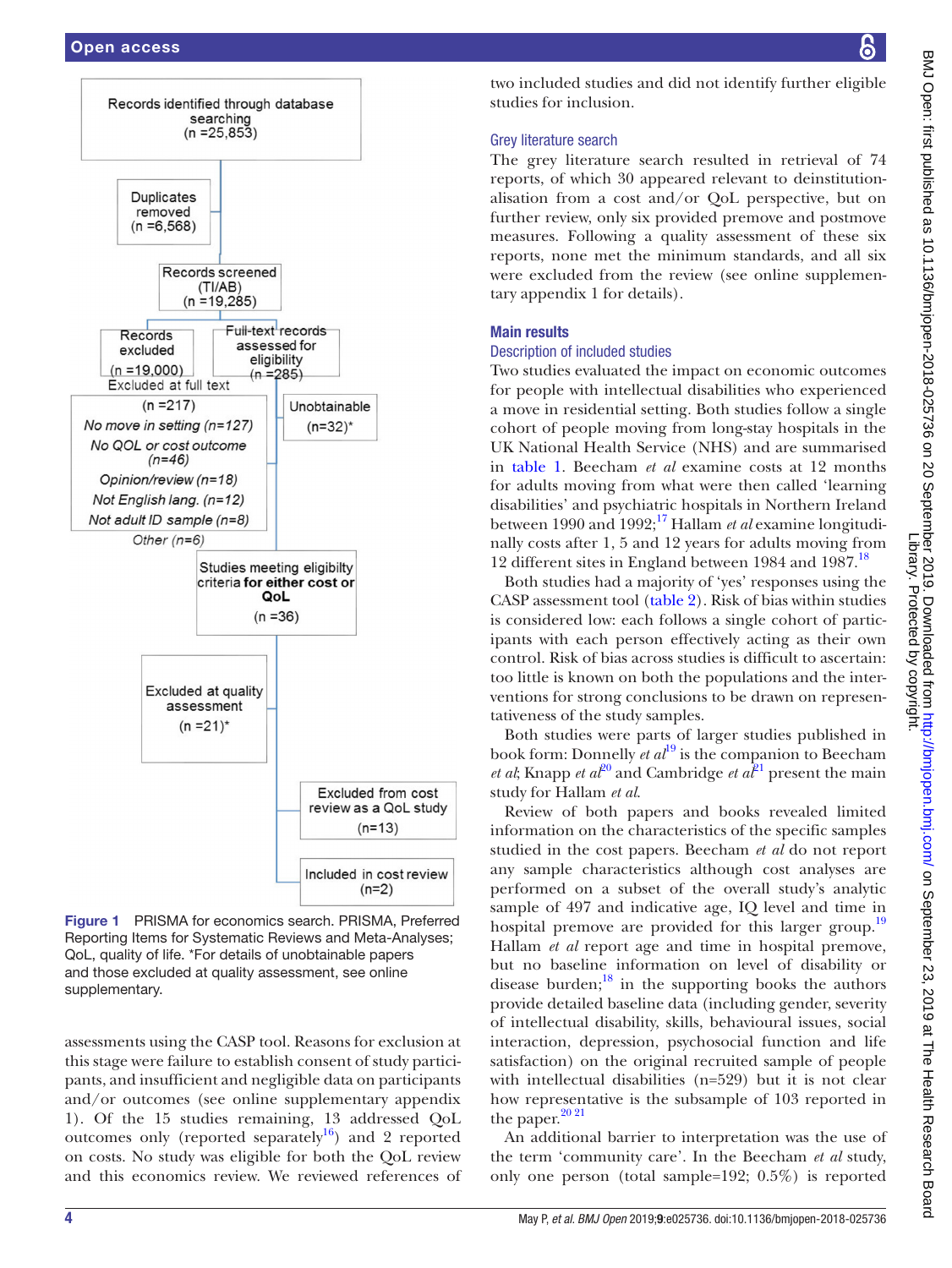<span id="page-4-0"></span>

| Table 1<br>Summary characteristics of included studies |                                                    |                                                                                                                                                           |                                                                                                |                                                                                                                                                                                                                                                                                                                                                                                                      |                                                                               |                                                                                                                                                                                                                                                                         |  |
|--------------------------------------------------------|----------------------------------------------------|-----------------------------------------------------------------------------------------------------------------------------------------------------------|------------------------------------------------------------------------------------------------|------------------------------------------------------------------------------------------------------------------------------------------------------------------------------------------------------------------------------------------------------------------------------------------------------------------------------------------------------------------------------------------------------|-------------------------------------------------------------------------------|-------------------------------------------------------------------------------------------------------------------------------------------------------------------------------------------------------------------------------------------------------------------------|--|
| <b>Lead author</b><br>and year                         | Location<br>(country); dates<br>of study           | Aim                                                                                                                                                       | Study design                                                                                   | <b>Description of</b><br>study sample                                                                                                                                                                                                                                                                                                                                                                | <b>Description of</b><br>congregated<br>setting                               | <b>Description of</b><br>community setting                                                                                                                                                                                                                              |  |
| Beecham <sup>17</sup><br>(1997)                        | Northern Ireland,<br>1990-1993                     | To evaluate the<br>effect on costs<br>of discharging<br>people with<br>intellectual<br>disabilities<br>from long-stay<br>hospitals to<br>'community care' | One cohort<br>assessed prior to<br>leaving hospital<br>and 12 months<br>after doing so         | <b>Adults with</b><br>learning<br>disabilities. Of<br>214 adults moving<br>during study<br>period, 22 were<br>lost to follow-up<br>leaving a sample<br>of 192.<br>57% male*<br>Median age 47<br>years*<br>Median hospital<br>stay prior to move<br>20 years*<br>7% low IQ score<br>( <b>20</b> ), <b>52%</b><br>medium IQ score<br>(20-49), 33% high<br>IQ score (50-69),<br>and 8% not<br>recorded* | Three learning<br>disabilities hospitals<br>and four psychiatric<br>hospitals | <b>Residential facilities</b><br>provided by statutory<br>bodies $(=30)$<br><b>Residential facilities</b><br>provided by voluntary<br>bodies $(=20)$<br>Residential and nursing<br>homes from private bodies<br>$(=141)$<br>Independent living<br>arrangements $(=1)$ . |  |
|                                                        | Hallam <sup>18</sup> (2006) England, 1984-<br>1999 | Evaluation of<br>'community<br>care' for<br>people moving<br>from learning<br>disabilities<br>hospitals                                                   | One cohort<br>assessed prior<br>to leaving<br>hospital and at<br>1, 5 and 12 years<br>postmove | Adults moving<br>from learning<br>disabilities<br>hospitals. Of<br>397 recruited in<br>hospital, 103 have<br>cost data at all<br>three outcome<br>points.<br>47% male<br>Mean age at move<br>44<br>Mean hospital<br>length of stay<br>premove 27 years                                                                                                                                               | 12 long-stay<br>hospitals across<br>different regions                         | Residential/nursing home<br>or hospice $(=45)$ <sup>+</sup><br>Group home $(=42)$ <sup>+</sup><br>Adult foster care or<br>sheltered housing (=15) <sup>+</sup><br>Hospital $(=1)$<br>Independent living $(=0)$                                                          |  |

\*Data presented for 497 people moving 1987–1992; analytic cost sample of 192 are a subset of these for whom no specific data on characteristics are provided.

†All sample sizes for 12-year time point, some small divergence from these at 1 and 5years. Categories grouped for this review according to number of residents: Residential/nursing home or hospice had six or more residents; Group homes had two to five residents; Adult foster care and sheltered housing do not specify sample size but are clients moving into established homes.

as moving to an independent living arrangement. $17$  Of the other settings, Beecham *et al* differentiate other categories according to provider (statutory, voluntary and private) but not setting characteristics such as specifying how many people lived in a single unit. A large majority of study participants (141; 73%) moved from hospital to 'residential and nursing homes by private bodies'. It is, therefore, possible that a significant number of people ended up in community living, $2^3$  but it is not reported as such. In the Hallam *et al,* study settings are delineated more clearly by characteristics.<sup>18</sup> At each time point postmove, approximately half were living in established homes via foster care or sheltered housing, or group homes with two to five residents per unit; 30%–40% of people were living in either nursing homes or hostels with six or more residents. Independent living was again highly unusual:

two participants (2%) after 1 year; four (4%) after 5 years; 0 after 12 years

# Key findings

Mean costs for hospital and 'community' care for each study are presented in [table](#page-6-0) 3. In the Beecham *et al* study, mean costs are reported as lower for 'community' settings than hospital, but this difference is not tested for statistical significance (and none is possible ex post using the reported data). Differences within types of postmove residence are large and found to be statistically significant but comparisons of specific types of residence are not reported. As per [table](#page-4-0) 1, 'community' settings are characterised by the sector of the provider but no other descriptive data, making it impossible to infer the characteristics of services that offer cost savings compared BMJ Open: first published as 10.1136/bmjopen-2018-025736 on 20 September 2019. Downloaded from http://bmjopen.bmj.com/ on September 23, 2019 at The Health Research Board<br>EMJ Open: first published as 10.1136/bmjopen-2018-02 BMJ Open: first published as 10.1136/bmjopen-2018-0219. Do September 2019. Downloaded from <http://bmjopen.bmj.com/> on September 23, 2019 at The Health Research Board Library. Protected by copyright.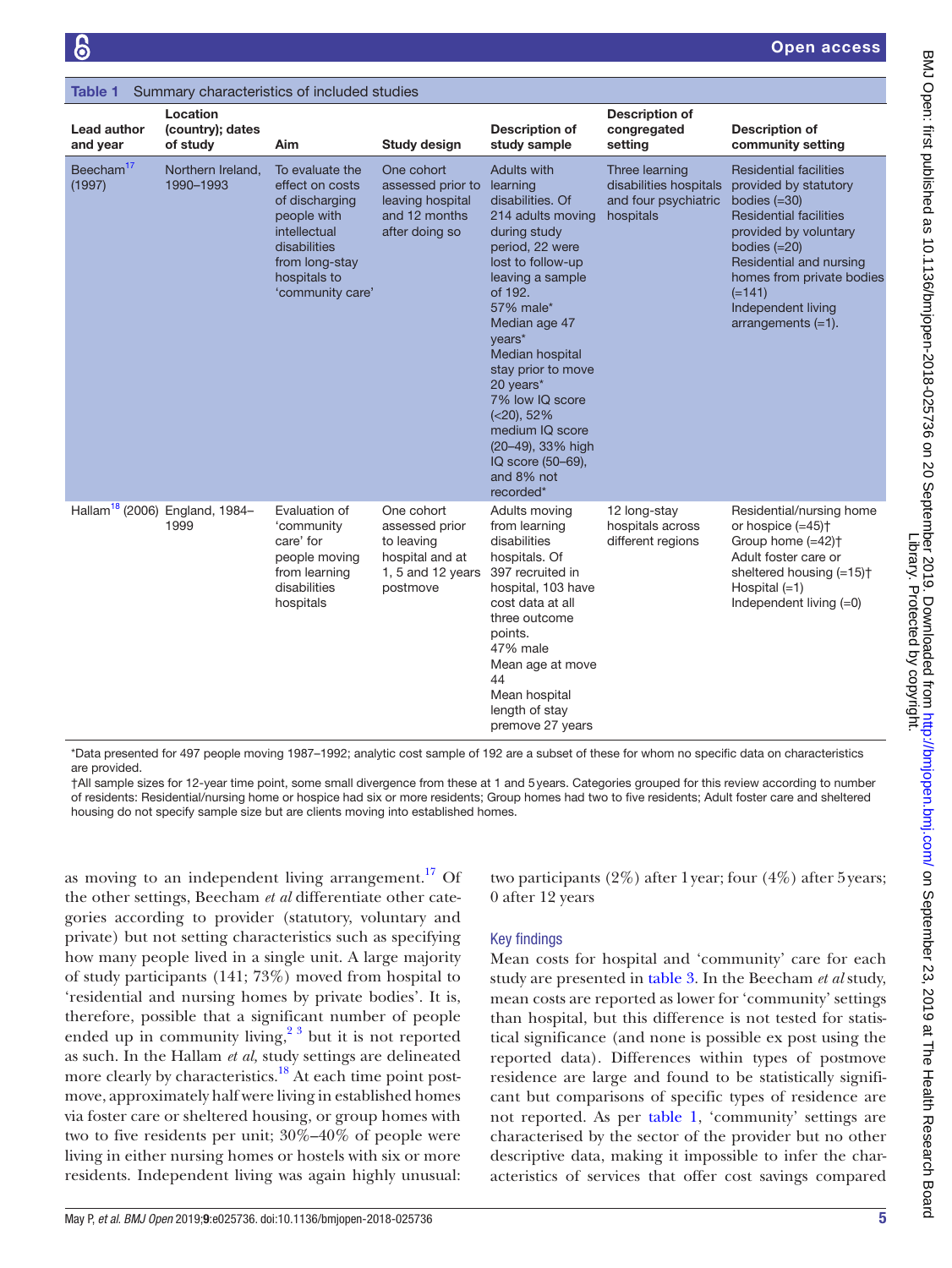|                                              | Total Can't<br>tell                                                                         |                               |                                |  |
|----------------------------------------------|---------------------------------------------------------------------------------------------|-------------------------------|--------------------------------|--|
|                                              | " Total<br>"Yes Total No                                                                    |                               |                                |  |
|                                              |                                                                                             |                               |                                |  |
|                                              | Fit with<br>available<br>evidence                                                           | Can't tell                    | Can't tell                     |  |
|                                              | Applicable<br>to local<br>population                                                        | Can't tell                    | Can't tell                     |  |
|                                              | <b>Believable</b><br>results                                                                | Yes                           | Yes                            |  |
|                                              | Follow-<br>up long<br>enough                                                                | Yes                           | Yes                            |  |
|                                              |                                                                                             | Yes                           | Yes                            |  |
|                                              | Account for<br>confounding Follow-up F<br>factors in complete u<br>design/analysis enough e | $\frac{1}{2}$                 | $\frac{9}{2}$                  |  |
|                                              | Identified<br>important<br>confounding<br>factors                                           | $\frac{1}{2}$                 | $\frac{1}{2}$                  |  |
|                                              | min. bias)<br>accurately<br>neasured<br>Jutcome                                             | Yes                           | Yes                            |  |
|                                              | Exposure<br>accurately<br>measured<br>min. bias)                                            | Can't tell                    | Yes                            |  |
| Table 2 Quality assessment: included studies | Screening<br>Q.2:<br>Cohort<br>acceptably<br>recruited                                      | Yes                           | Yes                            |  |
|                                              | Screening<br>Q.1:<br>Address<br>clearly<br>focused<br>issue                                 | Yes                           | Yes                            |  |
|                                              | Study                                                                                       | seecham <sup>1</sup><br>1997) | Hallam <sup>18</sup><br>(2006) |  |

with hospital, beyond the fact that public facilities are more expensive and voluntary and private facilities are cheaper. These differences may reflect different levels of need among individuals and/or different levels and characteristics across provider (eg, the number of residents and environment) or they may reflect true differences in effect of provider type on cost of residential care for this population.

In the Hallam *et al* study, mean costs are reported as higher for 'community' care than hospital care at 1, 5 and 12 years and these differences are statistically signifi cant.<sup>18</sup> In this comparison between hospital and 'community' costs, all 'community' costs were pooled meaning that no cost comparison of established home or small group home versus hospital was reported (and none is possible ex post using the reported data). Established home or small group home costs cannot be separated from nursing home and hostel costs. Secondary analysis by the study authors shows that accommodation accounts for 81%–86% of 'community' costs postmove. Summary cost data disaggregated by destination at 1 and 5years were reported separately in prior books, $20\frac{20\frac{21}{21}}{20}$  but no formal evaluation of association between costs and specific desti nations are reported.

Different categorisation of 'community care' precludes meta-analysis. Both studies examine the same cost perspective: formal costs to the payer of a broad basket of hospital, community and accommodation services associ ated with each specific individual. This, therefore, implies the same limitations, and in particular an absence of informal care costs and out-of-pocket costs that may rise when people leave institutions for settings where on-site care is less comprehensive. While both overall studies to which the cost papers were attached did examine client outcomes, no cost–consequence analysis or ratio is reported in either study.

# **DISCUSSION**

## Key findings

The two economic studies identified by our review report opposing headline findings: one concludes that 'commu nity care' was more costly per individual at 1, 5 and 12 years than long-stay hospital care, and these differences are statistically significant. The other found that costs were lower for 'community care', although this association is not evaluated for statistical significance.

<span id="page-5-0"></span>The greatest strength of the two included studies is the seriousness and detail with which costs were calculated for formal care services received by each specific partic ipant. A comparable basket of health and community care services was assessed premove and postmove in each study. One of the two studies also examined patterns over a 12-year window, an approach with growing value as the population of people with intellectual disabilities is ageing and so understanding of changing needs becomes more important.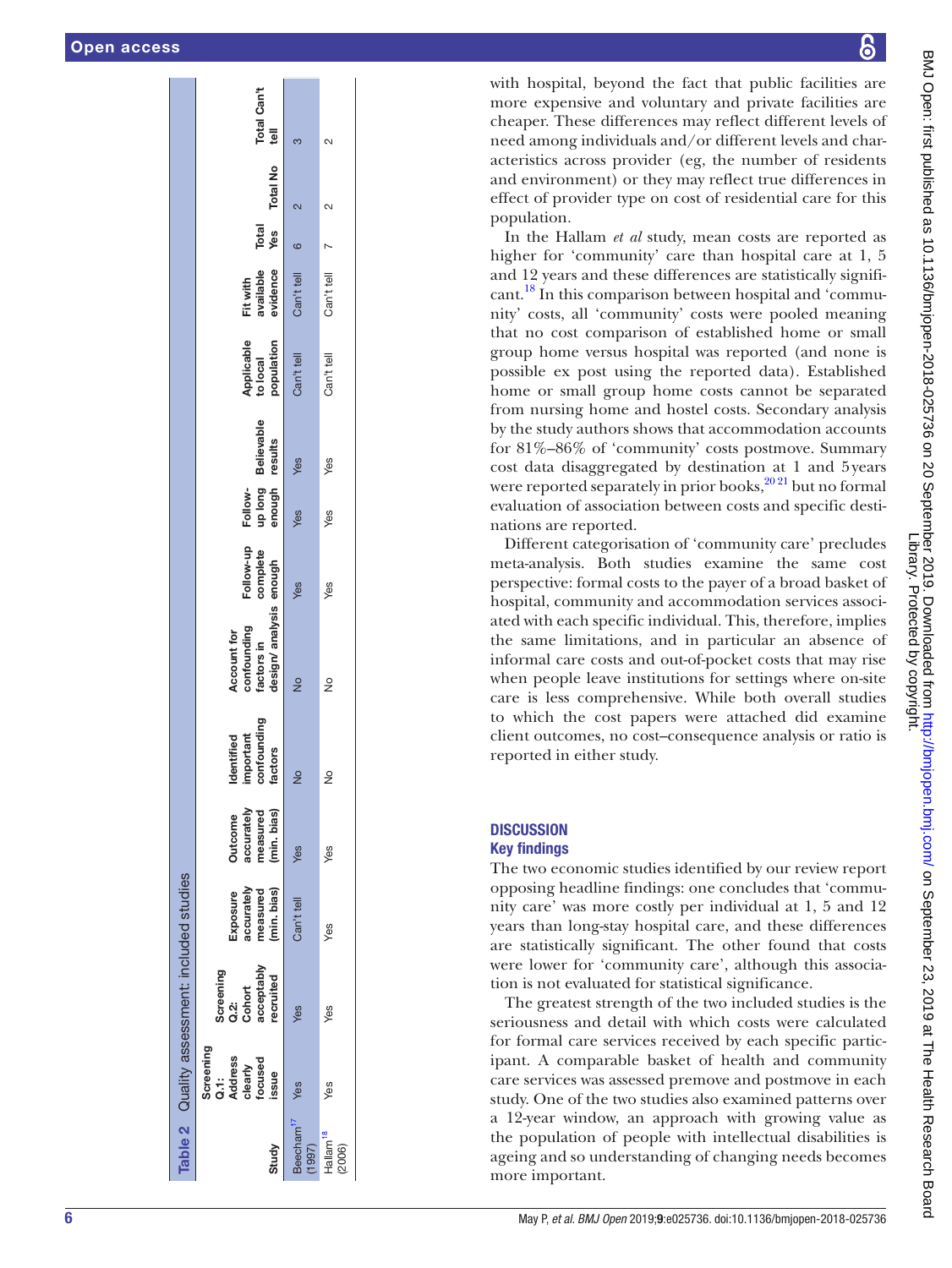<span id="page-6-0"></span>

| Table 3<br>Key results from included studies sterling             |                                                                                        |                                                 |                                 |                                      |                                       |                                                           |                                                                                                                                                                                                                                      |  |  |
|-------------------------------------------------------------------|----------------------------------------------------------------------------------------|-------------------------------------------------|---------------------------------|--------------------------------------|---------------------------------------|-----------------------------------------------------------|--------------------------------------------------------------------------------------------------------------------------------------------------------------------------------------------------------------------------------------|--|--|
| Author/<br>year                                                   | Mean (SD) weekly costs in pounds sterling,* by residential location<br><b>Evidence</b> |                                                 |                                 |                                      |                                       |                                                           |                                                                                                                                                                                                                                      |  |  |
| Beecham <sup>17</sup><br>$(1997)$ <sup>+</sup>                    | Hospital (192) Public (30)                                                             | Premove (No) Postmove 'community' settings (No) | <b>Voluntary</b><br>(20)        | <b>Private</b><br>(141)              | Ind.<br>$Iiving (=1)$                 | All (192)                                                 | Mean costs are lower<br>in 'community' settings<br>than long-stay hospital,<br>although no statistical<br>analysis is reported and<br>there is considerable<br>variation is observable<br>between different<br>'community' settings. |  |  |
|                                                                   | $574(-)$                                                                               | 517 (165)                                       | 351 (72)                        | 323(45)                              | 133                                   | 356 (106)                                                 |                                                                                                                                                                                                                                      |  |  |
| Hallam <sup>18</sup><br>$(2006)$ <sup><math>\ddagger</math></sup> | <b>Premove</b><br>$(No=103)$                                                           | Postmove all 'community' settings (No=103)      |                                 |                                      |                                       |                                                           | Mean costs are higher in<br>'community' settings than                                                                                                                                                                                |  |  |
|                                                                   | <b>Hospital</b>                                                                        |                                                 | 1 Year                          | 12 Years<br>5 Years                  |                                       | long-stay hospital at 1, 5<br>and 12 years; statistically |                                                                                                                                                                                                                                      |  |  |
|                                                                   | 736 (136)                                                                              |                                                 |                                 | 871 (301)                            | 765 (324)<br>$+29$ (t=54.07, p< 0.001 |                                                           | significant in each case.<br>No presentation or<br>analysis of postdischarge<br>costs by type of<br>residence.                                                                                                                       |  |  |
|                                                                   | Paired t-test (df=102)                                                                 |                                                 | $+163$<br>$(t=4.96)$<br>p<0.001 | $+135$<br>$(t=35.04,$<br>$p<0.001$ ) |                                       |                                                           |                                                                                                                                                                                                                                      |  |  |

\*In both cases, studies assessed formal costs per client (payer perspective) for hospital, community and accommodation services. †Costs in £, 1994/1995 levels.

‡Costs in £, 2002/2003 levels.

This review was originally commissioned by policy-makers to inform policy and cost projections in Ireland, which is in the relatively early stages of a comprehensive deinstitutionalisation compared with neighbouring countries. Unfortunately, the results have limited relevance for those commissioners. The headline results of the main two studies are at odds with one another, and there are three principal barriers to interpreting these results.

First, different types of destination are grouped in ways that are ill suited to our research question. Both studies group different destinations with different associated costs under the label 'community care', precluding identification of association between movement to specific accommodation types and costs. Second, some destination types (eg, nursing home and hostel) would today be widely classified as institutions themselves, meaning that the reported association of 'deinstitutionalisation' is questionable. Third, both studies analyse subsamples of larger parent studies. While the overall samples are detailed in book form, limited detail on the analytical cost subsamples is provided, making generalisability hard to ascertain.

In considering how the results of this cost literature may inform contemporary policy, there are additional limitations in the age of the studies. Priority populations for policy-makers are older people with intellectual disabilities and serious medical illness, and younger people with very complex needs and challenging behaviours.<sup>23</sup> In the context of the United Nations Convention on the Rights of Persons with Disabilities and a growing emphasis on independent living, $13$  autonomous decision-making and full participation in society for people with disabilities that

are prominent in ways that they were not when the original studies were conducted. A number of people living independently following a move were negligible in both studies. New studies that consider these changed circumstances have the potential to offer more useful findings.

The primary importance of our findings is that community care is not unambiguously less expensive than institutional care over time. Consistent with earlier non-systematic assessments of this issue, the data are inconclusive.<sup>22 23</sup> Advocates sometimes argue that deinstitutionalisation is what economists call a dominant strategy, that is, one that both reduces costs and improves outcomes. However, well intentioned, this position is not supported by the best available evidence. This finding in no way undermines the position that all people should be supported to lead lives in places of their own choosing, and our QoL results suggest that deinstitutionalisation is associated with significant benefits.<sup>6</sup> Nevertheless, these benefits will not be realised without substantial resource commitments from government and other funding bodies.

# Strengths and limitations

This study has followed the best practice guidelines in systematic evidence reviews where possible, following the Preferred Reporting Items for Systematic Reviews and Meta-Analyses guidelines. The search strategy was developed by a team featuring subject experts, a systematic review specialist and an information specialist. The strategy's thoroughness resulted in a very large number of returned titles and abstracts from databases. These and advanced full texts were reviewed independently by two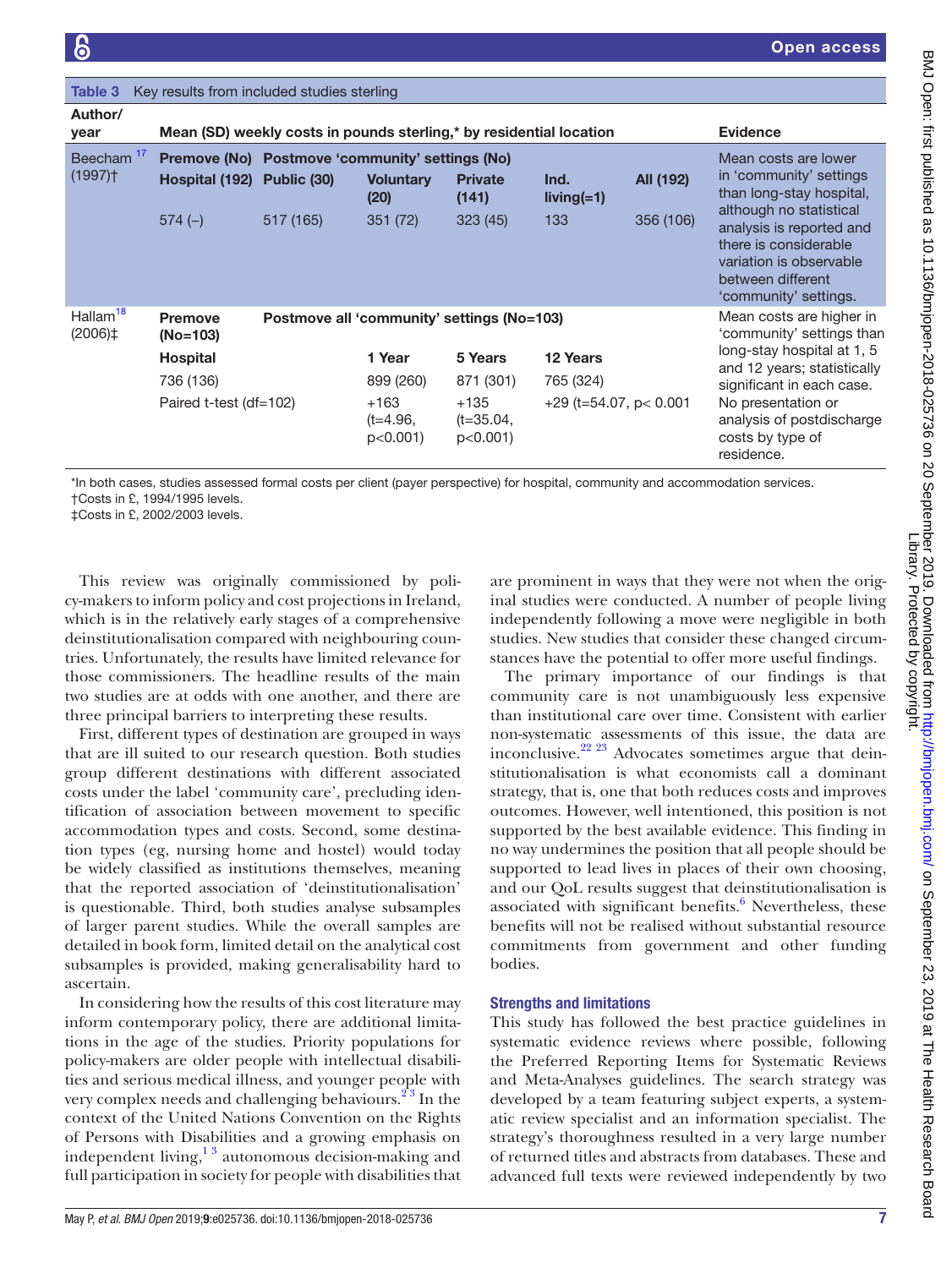researchers. Likewise, all full texts accessed were independently reviewed by two team members. Quality assessment for eligible studies and data extraction for included studies was performed by one reviewer with a second reviewer's corroborating review.

Nevertheless, there are a number of important limitations to our work. In devising our search strategy, we were faced with profound challenges in defining our intervention. While every effort was made to include all potentially studies through broad search criteria and no ex ante definition of institutional or community settings, it is possible that we overlooked some terms that would have captured other relevant material.

This choice of intervention—the process of deinstitutionalisation, and not comparative analysis of outcomes living in one setting versus another—reflected the interests of the Irish Department of Health, who commissioned this work to inform ongoing policy reforms. Those countries where the process is at an advanced stage and the majority of people with intellectual disabilities already live in the community, might find such comparative analyses to be more useful in informing policy. However, a significant number of people in those countries continue to live in institutions, disproportionately those with the high support needs that are of particular policy interest.

Our search strategy did turn up a larger body of cross-sectional comparisons, for example, of the cost of living in institutional settings versus community settings. Prior reviews have reported similarly mixed findings on the relative costs and there are additional concerns about the robustness of such comparisons and unobserved confounding, particularly with routinely collected data.<sup>23</sup> A strength of the studies included in our review is that confounding concerns are minimised by the use of participants as their own controls.

In reviewing returned studies from the database search, we used two independent reviewers for title/abstract and full texts, but one reviewer at quality assessment and data extraction with a second reviewer providing a corroborating review. While corroboration by a second reviewer can be acceptable in the review process, the lack of independent second reviewer assessments does introduce the potential for bias in the quality assessment and data extraction phases of the review. Thirty-two (17%) of the studies that we identified as suitable for full-text review proved unobtainable and so are not included in our final analyses, thus, potentially introducing selection bias. These studies, however, are on average older than those we were able to access and are listed in [online supplemen](https://dx.doi.org/10.1136/bmjopen-2018-025736)[tary appendix 1](https://dx.doi.org/10.1136/bmjopen-2018-025736).

The decision to require documentation of consent obtained from participants with intellectual disabilities and ethical considerations, a standard practice in systematic reviews, did mean that a number of older studies were excluded as well as all of the grey literature. Future studies may wish to revisit this issue.

We also included only English language studies in our review, excluding 12 studies on this basis, which is

another potential source of bias. These studies are listed in [online supplementary appendix 6](https://dx.doi.org/10.1136/bmjopen-2018-025736) and were variously published in French (7), Croatian (2), German (2) and Japanese (1). It was, therefore, notable that no studies either included in the review or excluded due to language considerations originated in the Nordic countries with the longest history of deinstitutionalisation. It is possible that researchers and/or government agencies in these countries evaluated the impact of deinstitutionalisation prior to the mass uptake of online publishing, and that these evaluations exist somewhere purely offline.

The grey literature search was conducted by topic experts on the websites of research centres active in this field and those of governments in countries at the forefront of deinstitutionalisation in intellectual disability. This may have biassed reviewed studies against other nations and research groups. While much grey literature was excluded from the review for considerations including lack of comprehensive reporting on ethics, there may be findings of import within that literature that may warrant separate review or discussion.

## **Conclusion**

A systematic review of the economic evidence of deinstitutionalisation for adults with intellectual disabilities identified two relevant studies, one of which found an increase in costs and one a decrease. Both were conducted on processes in the NHS in the 1980s and early 1990s, which limits relevance to 21st century international policy challenges. Economic studies of deinstitutionalisation for people with intellectual disabilities are, therefore, rare in the context of an ageing population with complex clinical and behavioural characteristics. Such research faces particular challenges in recruiting and retaining representative samples, defining and evaluating the causal effects of complex interventions often provided in multiple settings with multiple components, and maintaining study processes over long periods as people live months and years with serious illness and support needs. The growth in administrative datasets with the potential of standardised costs and shared definitions of key variables may offer an opportunity to better address these concerns. It is critical that more studies are conducted to understand both how to best support this growing population in leading independent lives of their choosing and the resources and resource allocations that will be needed to achieve this.

#### Author affiliations

<sup>1</sup> Centre for Health Policy and Management, Trinity College Dublin, University of Dublin, Dublin, Ireland

<sup>2</sup>The Irish Longitdunal study on Ageing (TILDA), Trinity College Dublin, University of Dublin, Dublin, Ireland

<sup>3</sup>School of Nursing and Midwifery, Trinity College Dublin, University of Dublin, Dublin, Ireland

<sup>4</sup>Centre for People with Intellectual Disabilities, Trinity College Dublin, University of Dublin, Dublin, Ireland

<sup>5</sup>National Learning Network, Institute of Technology Blanchardstown, Dublin, Ireland <sup>6</sup>The Library of Trinity College Dublin, University of Dublin, Dublin, Ireland <sup>7</sup>College of Public Health, Temple University, Philadelphia, Pennsylvania, USA